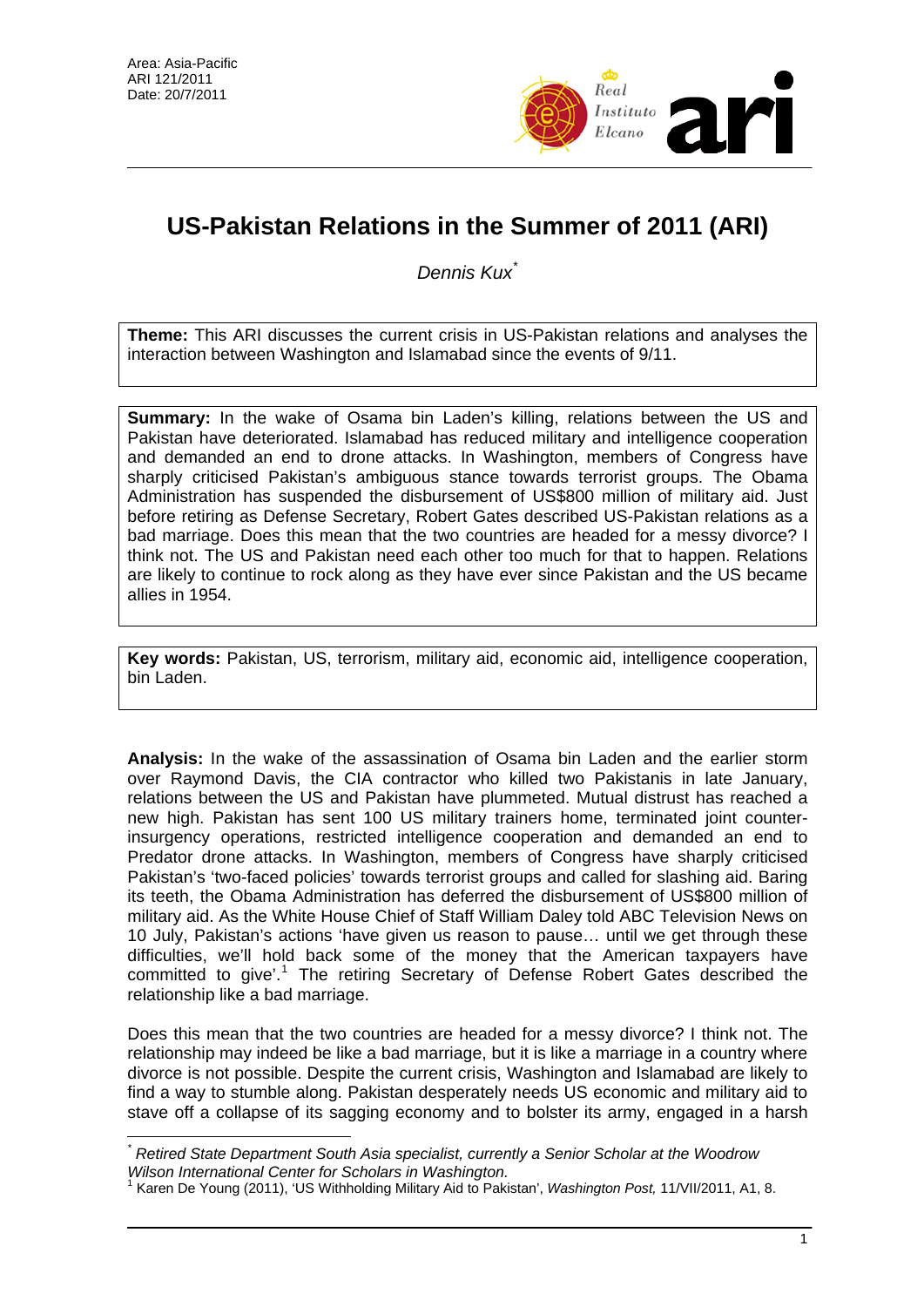

struggle against a fierce Pakistani Taliban insurgency. The US needs Pakistan's agreement to transport two-thirds of the supplies used by NATO from the port of Karachi to Afghanistan. Success in Afghanistan also depends on getting Pakistan to shut down the havens supporting the Taliban insurgency. Finally, the possibility that Islamic terrorists might lay their hands on Pakistan's nuclear weapons causes nightmares in Washington and other capitals.

Yet, like any bad marriage, serious differences do exist. Both the US and Pakistan regard al-Qaida and the Pakistani Taliban as terrorist groups. But agreement stops there. The Americans consider the Afghan Taliban, the Haqqani network, and militants led by Gulbuddin Hekmatyar as terrorists; Pakistan sees them in another light, as useful proxies to protect its equities in Afghanistan after US and NATO forces depart and as a tool to pressure President Hamid Karzai 'to behave'. The fact that these groups directly undercut US interests in a stable Afghanistan (and are killing and wounding American soldiers) has not deterred Pakistan from providing covert support while denying it is doing so.

### *US-Pakistan Relations: A Half-Century Roller Coaster Ride*

Although the stakes today are vastly higher, the current crisis fits into a well-established pattern. Ever since the US and Pakistan became allies 57 years ago, their relationship has been extraordinarily volatile, a veritable ride on a roller coaster. It was on 14 May 1954 that the two countries signed a mutual defence security agreement making Pakistan part of the Eisenhower Administration's containment belt around the Soviet Union and China. By becoming a member of both the South-East Asia Treaty Organization (SEATO) and the Baghdad Pact, in President Ayub Khan's words, his country became America's 'Most Allied Ally in Asia'.<sup>[2](#page-1-0)</sup>

The alliance, however, had a fundamental disconnection. While Pakistan was anticommunist, India was its main security concern. Even though the US and India were estranged, Washington never considered New Delhi an enemy. The relationship prospered during the Eisenhower Presidency, but faltered over this disconnection during the Kennedy and Johnson Administrations. When the October-November 1962 Sino-Indian border war prompted US military aid to New Delhi, Islamabad was infuriated. In turn, Pakistan's burgeoning friendship with China and criticism of US involvement in Vietnam angered Washington. In 1965, after Pakistan went to war with India over Kashmir, Johnson cut off both military and economic aid. For all practical purposes, the alliance was dead.

Four years later, Richard Nixon became President and the relationship revived. Pakistan's vice (its intimate relations with China) became its virtue. Islamabad played a key role in brokering the US opening to China, arguably Nixon's most significant foreign policy achievement. During the 1971 Bangladesh war, the US 'tilted' towards Pakistan, labelling India the aggressor. Good relations continued when Gerald Ford became President after the Watergate scandal caused Nixon's resignation.

Under Jimmy Carter, nuclear nonproliferation, democracy and human rights became central planks of US foreign policy. Relations with Pakistan soured on all three counts. They hit rock bottom on 21 November 1979 after an angry mob sacked the US embassy in Islamabad. Four embassy employees died and another 137 trapped in the security vault were minutes from asphyxiation when the mob fortunately dispersed of its own

<span id="page-1-0"></span> $\overline{a}$ 2 Mohammed Ayub Khan (1967), *Friends Not Masters*, Oxford University Press, London, p. 130.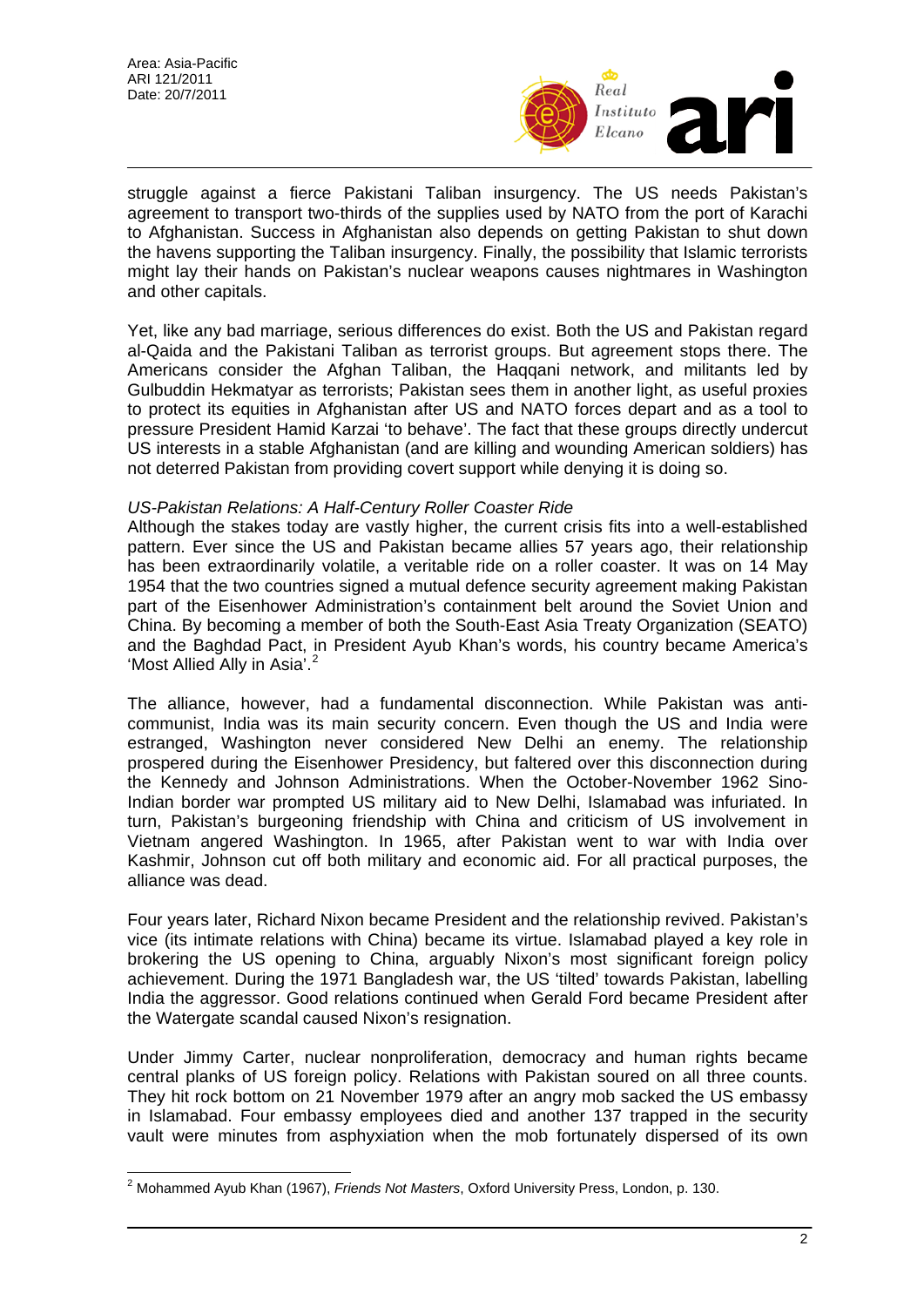

accord. The Pakistani police and army responded languidly, arriving on the scene only after the attackers had gone. $3$ 

But just a month later, the Soviet invasion of Afghanistan made Pakistan a 'frontline' state. Although President Zia ul-Haq spurned Carter's offer of US\$200 million in economic aid as 'peanuts', he approved covert cooperation between the CIA and the InterServices Intelligence Directorate (ISI) to support the anti-communist Islamic resistance movement in Afghanistan. With Ronald Reagan in the White House during the 1980s, relations prospered. Even so, problems over Islamabad's clandestine effort to develop nuclear weapons simmered just beneath the surface. After the Red Army left Afghanistan in 1989, Pakistan's nuclear aspirations became the critical bilateral issue. A year later, US intelligence agencies firmly concluded that Pakistan possessed a nuclear device. A reluctant George H.W. Bush felt compelled to impose Pressler amendment sanctions, suspending military and economic aid.<sup>[4](#page-2-1)</sup> Differences over nuclear issues and ISI support for Islamic militants continued to mar relations during the  $20<sup>th</sup>$  century's final decade.

As the new millennium began, Pakistanis remained bitter over US sanctions. The Americans were upset over Pakistan's support for Islamic terrorists operating in Kashmir as well as ISI's intimate ties with the pariah Taliban regime in Kabul. The Clinton Administration was further annoyed that the Pakistan army, for the fourth time in the country's short history, ousted a civilian government in October 1999. Clinton's steely fivehour visit to Islamabad on 25 March 2000, coming on the heels of five wildly successful days in India, captured the sombre bilateral mood.

# *After 9/11, US and Pakistan 'Allies' Once Again*

Then came the tragic events of 9/11. Once again, geography made Pakistan a pivotal player for US operations in Afghanistan. President Pervez Musharraf quickly decided to align his country with the Americans and to abandon the Taliban. In the bargain the two countries reached, Islamabad agreed to:

- Renewed intelligence cooperation between the ISI and the CIA.
- Limited US use of base facilities in Pakistan.
- Smooth transit across Pakistan for supplies destined for US forces in Afghanistan.
- Over-flight rights for US military aircraft.

In turn, the Americans agreed to:

 $\overline{a}$ 

- Provide substantial security and economic assistance as well as debt relief.
- Urge international financial institutions and US allies to open their wallets to help Pakistan.
- Reimburse Islamabad for expenses incurred in supporting the struggle against terror.
- Bolstered by US assistance, Pakistan's police and intelligence agencies had considerable success in capturing or eliminating al-Qaida remnants that fled into Pakistan. At the same time, Pakistan did not go after the Taliban leadership that had

<span id="page-2-0"></span><sup>3</sup> Dennis Kux (2001), *The United States and Pakistan, 1947-2000: Disenchanted Allies,* Woodrow Wilson Center and Johns Hopkins University Press, Washington, p. 242-245. 4

<span id="page-2-1"></span>Adopted in 1985 and introduced by Sen. Larry Pressler (R.-North Dakota), the amendment required the president to certify annually that Pakistan did not possess a nuclear device for economic and military assistance to continue. The Reagan administration supported this as an alternative to a tougher amendment proposed by Sen. John Glenn (D.-Ohio) that required a certification that Pakistan neither possessed nor was developing a nuclear device.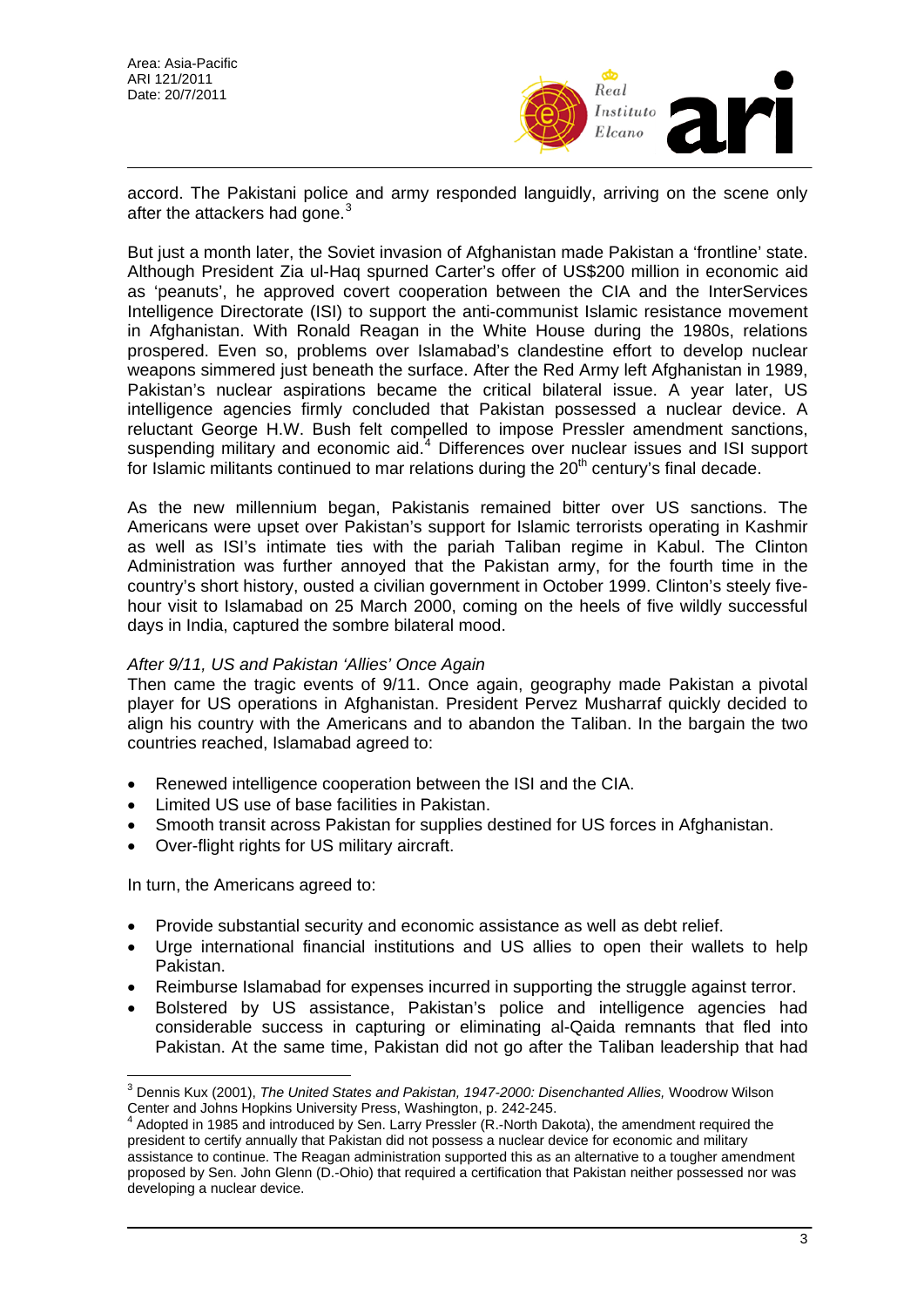$\overline{a}$ 



resettled around Quetta nor did Bush press Musharraf to arrest Mullah Omar and his top lieutenants. Badly discredited by their harsh rule, the Taliban chiefs seemed relatively harmless in exile in Pakistan.

The Bush-Musharraf bargain served both countries. Having suffered from the decade-long US aid embargo, Pakistan's military benefited from the renewed inflow of American arms. The economy, in shambles after mismanagement by civilian governments during the 1990s, received a needed shot in the arm. The US benefited from Islamabad's cooperation with operations in Afghanistan and its efforts to root out al-Qaeda elements.

Yet, many in Islamabad had mixed feelings. Pakistanis deeply resented the 1965 and 1990 cut-offs of military and economic aid. They viewed the Americans as fickle and fairweather friends who would probably again dump Pakistan when they no longer needed its help. The man in the street in Islamabad, Lahore and Karachi, influenced by the pro-Islamist chorus in the media, took an even bleaker view. Along with grievances about Washington's treatment of Pakistan, opposition to US military involvement in Afghanistan and Iraq and to American policy toward the Israel-Palestine dispute inspired a widely held belief that the US was fundamentally anti-Muslim and set on destabilising Pakistan.

On the US side, many South Asia specialists criticised the arrangement as overly 'transactional', addressing short-term needs but ignoring Pakistan's underlying political and socio-economic weaknesses. Critics believed the relationship too narrowly based on personal ties between Bush and Musharraf. They worried that Washington was again embracing a military dictator to the detriment of Pakistan's democratic aspirations.

Pleased with the partnership, the Bush Administration praised Pakistan as the 'indispensable ally' and gave Musharraf a pass on domestic matters, remaining tightlipped about the rigged 2002 parliamentary elections. Washington also reacted tamely to news that AQ Khan, the father of the Pakistani nuclear weapon, had been peddling nuclear secrets to 'axis of evil' countries -North Korea, Iran, Iraq, and Libya-. In public, at least, the Bush Administration swallowed Musharraf's contention that the military knew nothing about Khan's nuclear black marketeering.

For its part, Islamabad was happy when Washington designated Pakistan as a non-NATO ally and agreed to provide F-16 fighter-bombers.<sup>[5](#page-3-0)</sup> Pakistanis, however, were very unhappy about the continuing improvement in US-India relations, especially the 'nuclear bargain' that Bush reached with Prime Minister Manmohan Singh in 2005. In this, Washington agreed to lift the ban on non-military nuclear exports to India in return for Delhi's placing its civilian nuclear power reactors and other civilian facilities under international safeguards. When the Pakistanis asked for a similar arrangement, Bush turned them down. In 2008, the increased US use of remote-controlled Predator drones to launch missile attacks against militants in the Federally Administered Tribal Areas (FATA) stirred a strong nationalist backlash. In the face of aroused domestic opinion, Pakistan's

<span id="page-3-0"></span><sup>&</sup>lt;sup>5</sup> F-16s had great symbolic value for the Pakistanis. In 1990, when the Pressler sanctions were imposed, the US refused to allow the Pakistanis to take possession of F-16s that they owned which were in the US for maintenance. The controversy over the F-16s continued until 1998 when President Clinton agreed to reimburse the Pakistanis for the aircraft.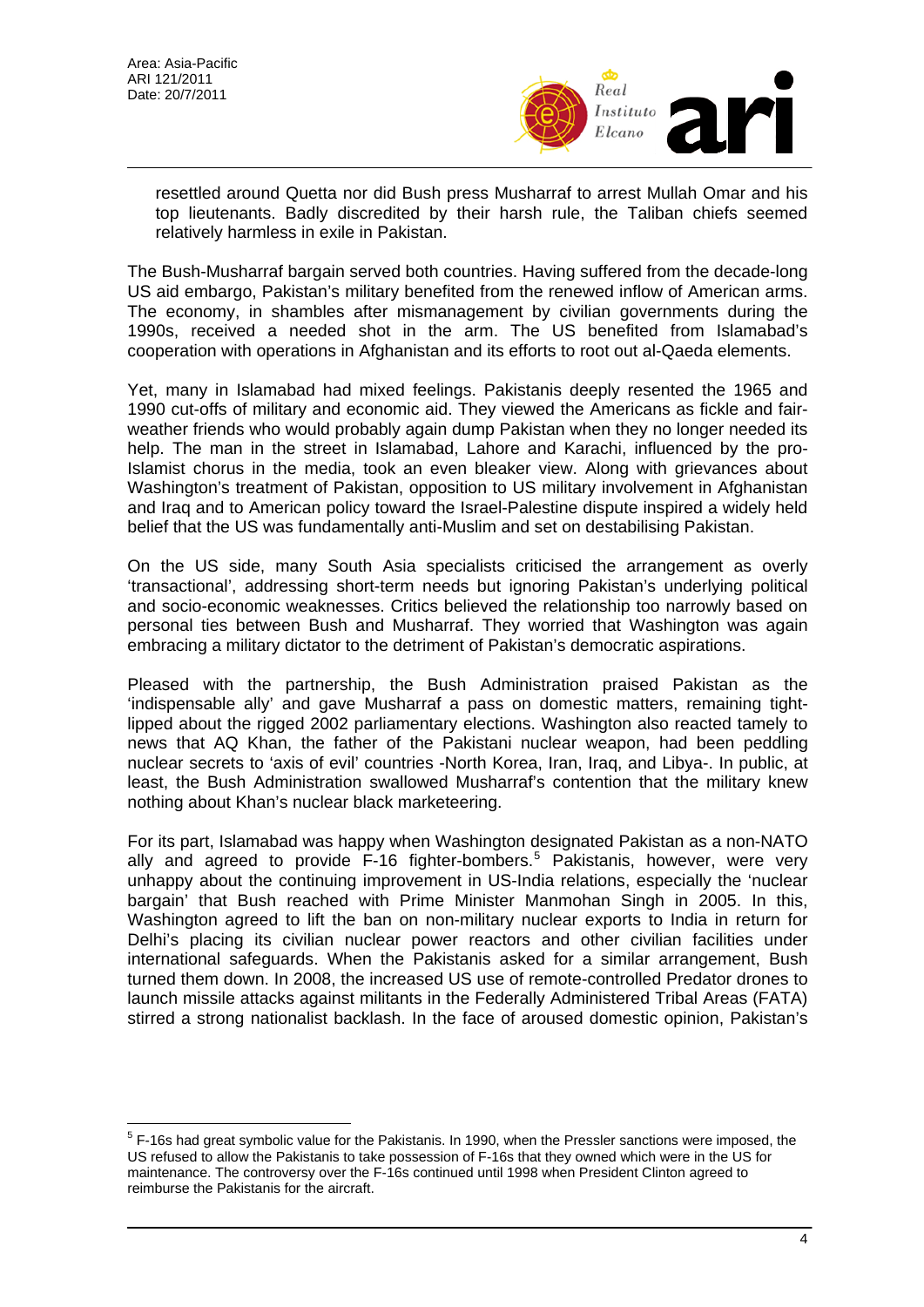

leaders publicly protested the drone attacks as violating Pakistan's sovereignty; in private, however, they acquiesced in them.<sup>[6](#page-4-0)</sup>

Post-9/11 developments in Afghanistan badly upset Pakistan's army leadership. The brass feared that far from providing strategic depth, Afghanistan could become a strategic nightmare allowing India to gain a position of strength on Pakistan's eastern borders. Even though most of Pakistan's national security establishment disliked the Taliban's bigoted version of Islam, the fact that the Northern Alliance, with its friendly links with India, formed the core of Hamid Karzai's government caused much teeth gnashing in Islamabad.

By 2004, the Afghan Taliban and militant groups led by Haqqani and Hekmatyar -all closely linked to the ISI- succeeded in mounting a nasty insurgency in Afghanistan, using Pakistan's tribal areas as a haven. The inability of the Karzai government to provide security and basic services helped the Islamic extremists gain a substantial foothold in Pashtun-populated areas near the border. Pakistan's generals knew the militants were undercutting US interests in a stable Afghanistan; they doubted Washington would take retaliatory action because NATO depended on Pakistan for shipment of supplies to Afghanistan.

After Condoleezza Rice replaced Colin Powell as Secretary of State in 2005, relations cooled somewhat. The schoolmarmish Rice could hardly emulate the 'general-to-general' ties that General Powell had established with General Musharraf. Rice also gradually came to believe that the relationship was too narrowly based on personal links between the two presidents. In 2007, Musharraf's position began to crumble. Overstaying his welcome, his popularity --and that of the army- -plunged as he clumsily manoeuvred to hang on as President and to rig upcoming parliamentary elections. Discarding its 'Musharraf can do no wrong' attitude, Washington helped broker the return from exile of the former Prime Minister Benazir Bhutto, hoping that the inclusion of her Pakistan People's Party (PPP) in the government would broaden the base of support in the struggle against terrorism.

The tragic assassination of Bhutto in December 2007 was followed by elections two months later. In line with orders from General Ashfaq Pervez Kayani, Musharraf's successor as Chief of Army Staff and former ISI chief, the military refrained from interfering in the polls. The PPP, led by Benazir's widower, Asaf Ali Zardari, and Nawaz Sharif's Pakistan Muslim League (PML) re-emerged as the country's largest political parties. The vote for the pro-Musharraf PML (Q) and for pro-Islamist parties sharply declined. In August 2008, Musharraf resigned rather than face likely impeachment. Despite his lack of political experience and reputation for corruption, Zardari was elected President. It was soon, however, clear that the army, not the civilian leaders, still called the shots on national security issues. Attempts to assert civilian control over the ISI and to soften Pakistan's nuclear doctrine towards India were quickly squelched.

When George Bush left the White House in January 2009, Pakistan's political scene had greatly altered. The military was back in the barracks. A democratically-elected civilian government held power even if the army still dominated decision-making on key foreign and national security issues. Since 9/11, the US had provided Pakistan with US\$8.9 billion

<span id="page-4-0"></span> 6 There were only 10 Predator strikes in the years 2004-07. In 2008 they increased to 35. See Brookings Institution (2011), *Pakistan Index*, 27/V/2011, p. 6, and Bob Woodward (2010), *Obama's Wars*, Simon & Schuster, New York, 26, p. 209.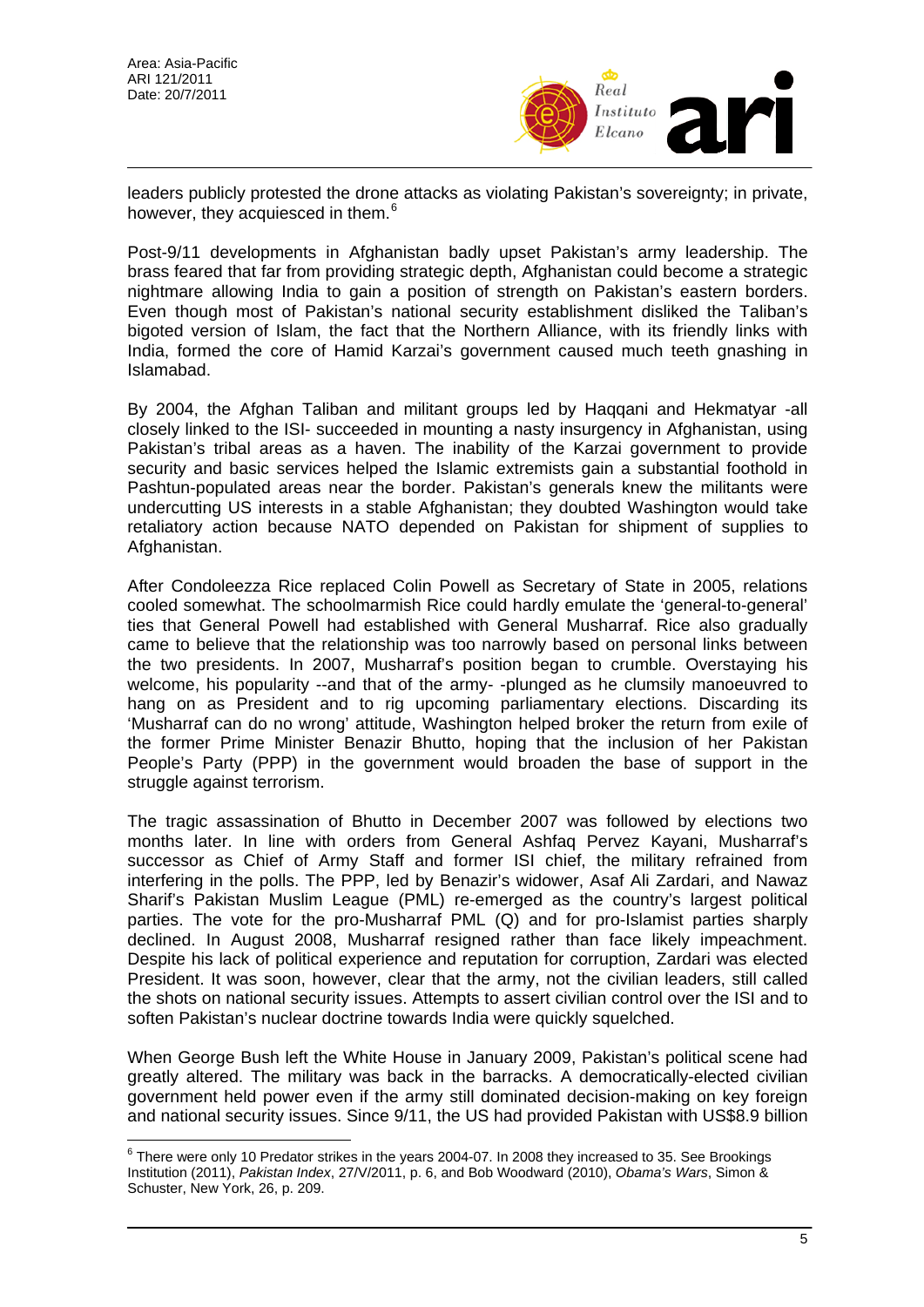

for defence aid and offsets and US\$3.2 billion for economic assistance; 73% of transfers were security-related and 27% for economic aid.

Although Condoleezza Rice praised Musharraf as 'one of the world's most committed partners in the war against terrorism', the Pakistani leader's deeds did not match his words. Musharraf failed to clamp down on the Afghan Taliban, the Haqqani network, and Hekmatyar despite his public pledge not to let militants use Pakistani territory as a base for cross-border attacks. Still, bowing to US pressure, Musharraf had deployed the Pakistan army for the first time since independence in the tribal agencies. Trained for a conventional war against India, the soldiers fared poorly against the fierce Pashtun tribals long expert in guerrilla warfare. After sustaining significant casualties, Islamabad agreed to several cease-fire accords. None of these deterred the militants from continuing crossborder operations against Afghanistan.

### *Obama: More Assistance and Also More Pressure*

During the 2008 election campaign, Barack Obama called the Afghan-Pakistan borderland 'the most dangerous place in the world'. By the time the new President entered the White House, Pakistan was itself suffering from a wave of terrorist attacks by the Tehrik-e-Taleban Pakistan (also known as the Pakistani Taliban). After Musharraf ordered the army to oust its supporters from the Lal Masjid (Red mosque) complex in downtown Islamabad in July 2007, the TTP 'declared war' on the Pakistan state and launched numerous, bloody attacks against army, police and intelligence installations.

About the same time, the Northwest Frontier Province government allowed the Pakistani Taliban to control the lush Swat valley on the understanding they would implement Shar'ia in a manner acceptable to the local population. The Islamists, however, reneged on their promise, sparking a strong backlash throughout the country. After they advanced closer to Islamabad, the military decided to strike back. Deploying some 15,000 troops, the army drove the TTK out of Swat.

Far larger numbers of soldiers, about 140,000, moved against militant positions in South Waziristan and five other tribal agencies. Kayani would not, however, extend the campaign into the North Waziristan agency, the main staging area for cross-border attacks. Asserting his forces lacked the technical capability for this task, the army chief was also reluctant to weaken the country's defences against India by shifting additional troops to the tribal areas. Still, the army paid a heavy price in fighting the militants, losing 2,800 dead or about twice the number of fatalities that the US suffered in Afghanistan.

Shortly after entering the White House, Obama approved an additional 21,000 troops for Afghanistan and had Bruce Riedel, a retired CIA specialist and veteran of the Clinton National Security Council (NSC), review Afghanistan-Pakistan policy. The first recommendation, Riedel told the President was for him to focus on 'the real central threat –Pakistan-' where al-Qaeda was based. 'These guys are serious', Riedel said, 'They are clever and they are relentless. Until we kill them they are going to try to kill us'. The US goal should be to convince Pakistan to place a higher priority on the dangers Islamic militants posed than those from India. He cautioned Obama that achieving this would not be easy and, indeed, might not be possible.<sup>[7](#page-5-0)</sup>

<span id="page-5-0"></span> $\overline{a}$ 7 Woodward, *Obama's Wars*, p. 108-109.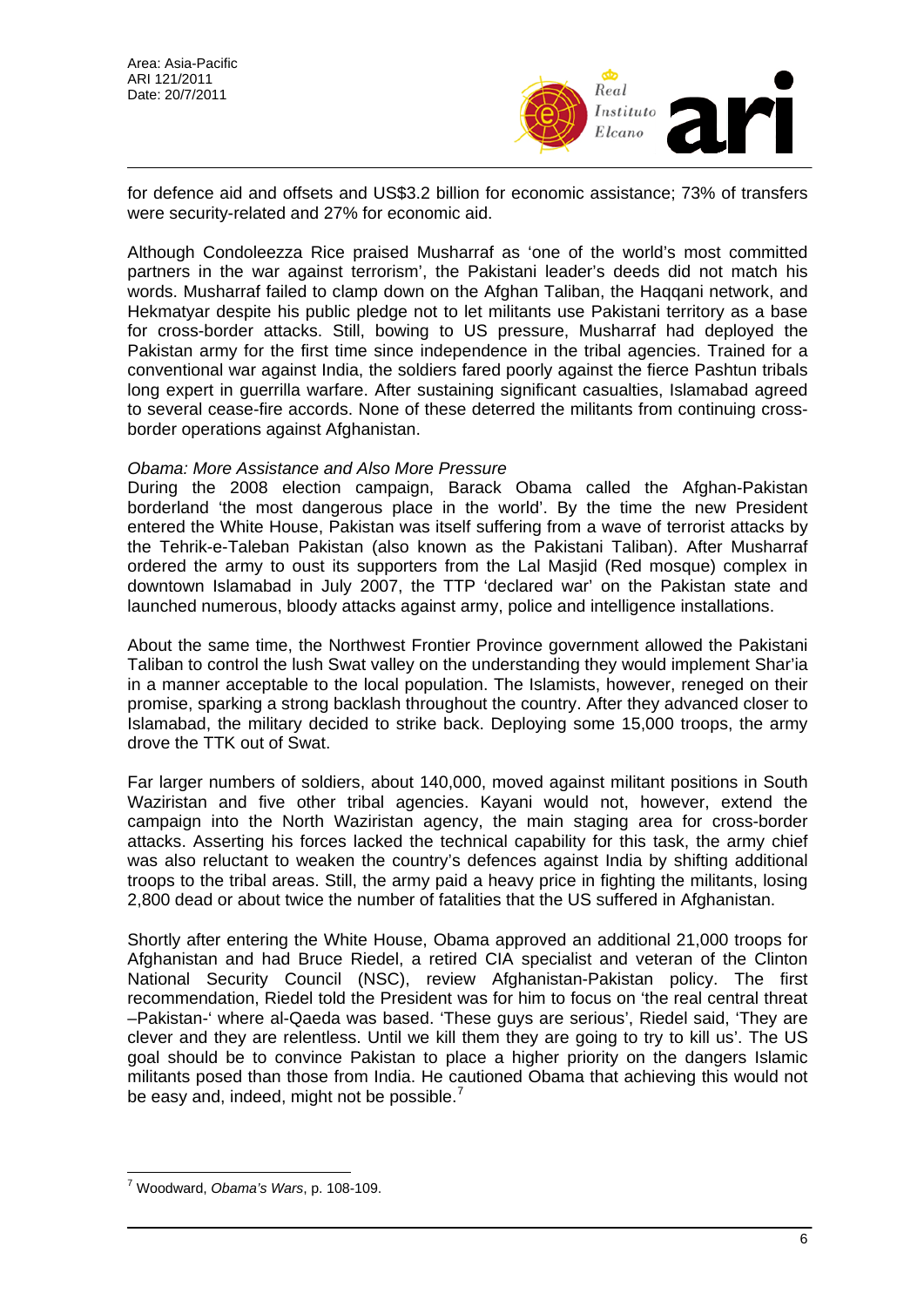

In September 2009, Obama initiated a comprehensive NSC policy review. Following 10 lengthy sessions, Obama convened senior White House aides in the Oval Office to think out loud about his upcoming decision. 'We need to make clear to people that the cancer' (ie, al-Qaida and related militant groups) 'is in Pakistan', the President ruminated, 'The reason we are doing the target, training and transfer in Afghanistan is so the cancer doesn't spread there. We also need to excise the cancer in Pakistan'.<sup>[8](#page-6-0)</sup>

Obama unveiled his decision to send an additional 30,000 soldiers to Afghanistan (raising the total to about 100,000) and to commence the drawdown of US forces in July 2011 in a speech at the US Military Academy at West Point, New York on 1 December 2009. He should not have been surprised that Islamabad and other capitals interpreted the announcement about troop withdrawals as signalling the President's intention to pull out of Afghanistan shortly thereafter. This conclusion only reinforced the importance -in Islamabad's eyes- of having proxies (ie, the Taliban and other militants) on tap to protect Pakistan's interests after America and its allies left Afghanistan.

### *Obama and Bush: Different Approaches towards Pakistan*

Obama's policy towards Pakistan, which can be characterised as 'tough love', differed significantly in style and substance from Bush's approach.

To underscore a long-term US commitment to Pakistan's political stability and economic well-being, Obama strongly supported a bipartisan congressional initiative, the Kerry-Lugar-Berman bill, to dramatically boost economic aid to US\$1.5 billion annually over a five-year period. Increased military and economic aid in US fiscal years 2009 and 2010 saw Pakistan receive US\$4.4 billion in defence transfers and US\$6.6 billion in economic help. Reversing the pattern under Bush, 60% of aid was economic and 40% securityrelated.

Washington sought closer relations with the military, becoming more responsive to Pakistani requests, especially for items such as helicopters that would improve counterinsurgency capability. Admiral Mike Mullen, Chairman of the Joint Chiefs of Staff, made an astonishing two dozen trips to Islamabad to cultivate General Kayani. With the TTP publicly proclaiming its goal to transform Pakistan into a Taliban-like state and aggressively targeting security installations, Washington and Islamabad faced a common enemy. Still, Mullen was unable -even before the bin Laden affair- to convince Kayani that al-Qaida, the Taliban (both Afghan and Pakistani versions) and other Islamic militants posed a greater danger to Pakistan than India. The Pakistan army chief did, however, agree to an enhanced US military training role and some limited American participation in Pakistani counter-insurgency operations.

Obama was far more aggressive than Bush in using Predator drones to strike targets in the tribal areas. The US launched 170 drone attacks in 2009 and 2010; during 2008, Bush's last year as President, the number was  $35.^9$  $35.^9$  Washington considered drone attacks a highly effective way of killing terrorists while minimising civilian casualties because of the accuracy of the Predators.

The Administration launched a major public diplomacy campaign in the hopes of improving the US image. Giving this high priority, Secretary of State Hillary Clinton held

<sup>&</sup>lt;sup>8</sup><br>Woodward, *Obama's Wars, p.* 302-303.<br><sup>9</sup> Prockings Institution (2011), *Rekist*on In

<span id="page-6-1"></span><span id="page-6-0"></span>Brookings Institution (2011), *Pakistan Index*, 27/V/2011, p. 7.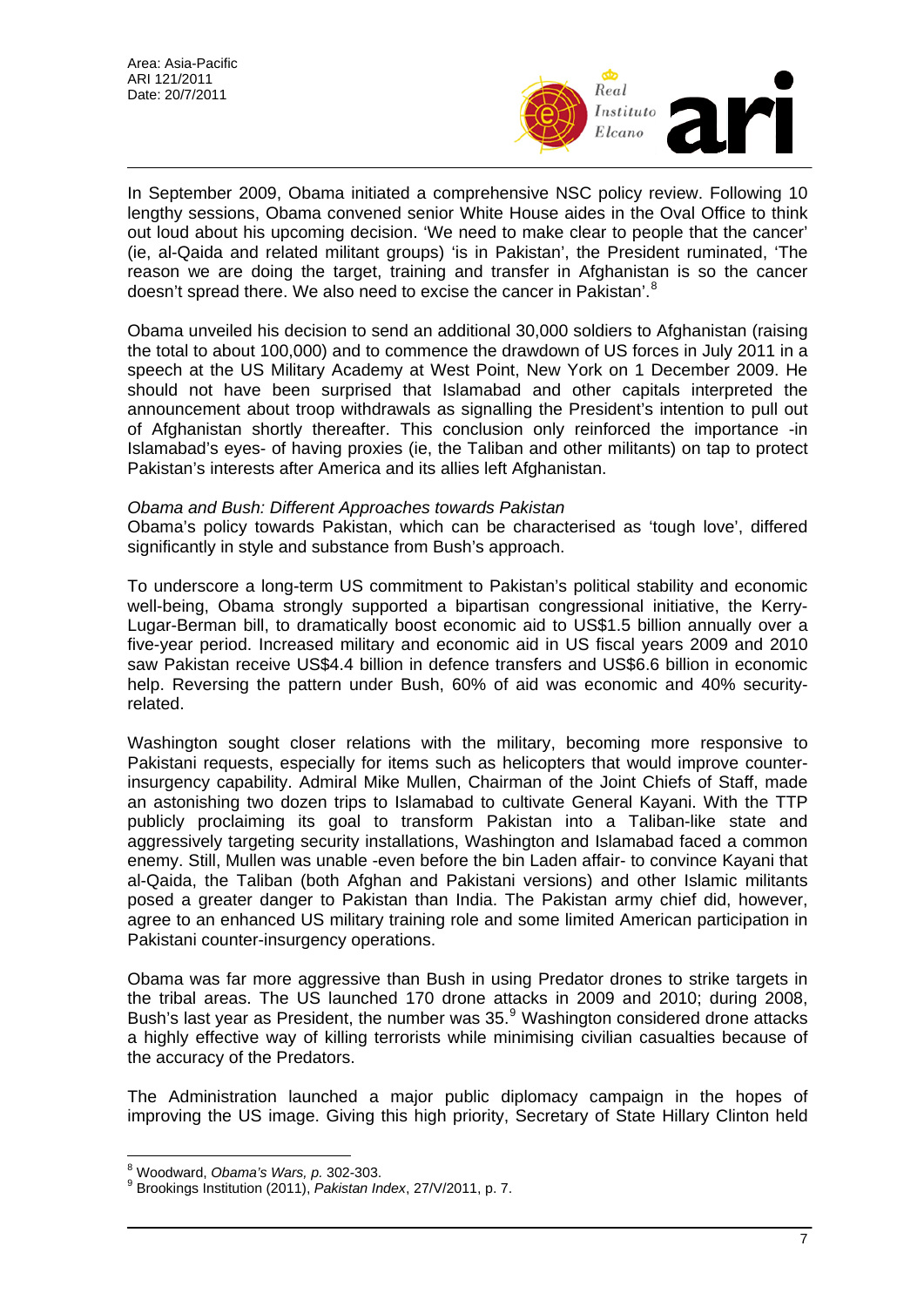$\overline{a}$ 



frank, unscripted 'town hall' sessions with a wide range of student and civil society groups. Anti-American opinion was, however, too deeply rooted for the campaign to have much effect. Indeed, the June 2010 Pew Research Center poll revealed that only 17% of Pakistanis held a favourable view of the US (a year later, after the Davis and bin Laden episodes, it slumped to a paltry 12%.

To ensure greater organisational coherence, Obama appointed the foreign policy heavyweight Richard Holbrooke as his Special Representative for Afghanistan and Pakistan. Putting the veteran diplomat in charge of all non-military matters reflected Obama's belief that policy and actions toward the two countries were inextricably linked. Holbrooke broadened ties with Pakistan through a high-level 'strategic dialogue' involving 13 bilateral working groups (energy, agriculture, trade, education, etc.) Holbrooke's unexpected death in December 2010 left a major void even though his successor, the retired diplomat Marc Grossman, was highly regarded and had served in Pakistan.

### *Obama's Policy towards Pakistan: A Train Wreck?*

While a December 2010 NSC policy review concluded it premature to judge how well the strategy toward Pakistan was faring, a series of disasters since then has thrown the train off the rails. On 27 January 2011, the CIA contractor Raymond Davis shot to death two Pakistanis attempting to rob him in downtown Lahore. After Davis spent three weeks in jail, the US obtained his release by paying US\$5 million 'blood money' to the families of the victims. The incident was a major setback, 'confirming' widespread Pakistani fears of CIA officers roaming Rambo-like around the country. Angry that the agency kept Davis' mission a secret,<sup>[10](#page-7-0)</sup> the ISI retaliated by restricting intelligence cooperation. The Americans responded *inter alia* by postponing an upcoming session of the Strategic Dialogue. It has yet to be rescheduled.

The successful 2 May 2011 US Special Forces operation against Osama bin Laden caused an even greater furore. Although Americans applauded Obama's bold action and rejoiced at the death of the man responsible for the horrendous 9/11 attacks, Pakistanis were furious about the violation of their territory and US unwillingness to inform them in advance. The proud Pakistan army felt humiliated that the world's most wanted terrorist had been living for five years just a few hundred metres from the country's premier military academy. For the first since the l971 war, the formerly sacrosanct military became the target for sharp public attacks. The ISI, critics charged, was either incompetent for failing to locate bin Laden or complicit in hiding the al-Qaeda leader.

A few days later, the military suffered further humiliation when half a dozen al-Qaeda terrorists occupied the main naval base in Karachi for 16 hours, blowing up two US\$35 million dollar P-3 maritime reconnaissance aircraft. The murder of journalist Saleem Shahzad, who reported that al-Qaeda had links inside the navy, was a fresh blow to the military's reputation. Relations with Washington were additionally strained when Admiral Mike Mullin publicly charged that Pakistani authorities had 'sanctioned' Shahzad's killing. Pakistan's Information Minister rejected Mullin's allegation as 'extremely irresponsible and malicious'.[11](#page-7-1)

<span id="page-7-0"></span> $10$  Davis was part of a clandestine operation shadowing the Punjabi militant group, the Lashkar-e-Taiba, whose terrorist acts included the November 2008 attacks on Mumbai that killed 167 people, including five Americans. Although on the US terrorist list and banned in Pakistan, the LeT, which has links to the ISI, has not been shut down by Islamabad.

<span id="page-7-1"></span><sup>&</sup>lt;sup>11</sup> 'Pakistan Rejects US Claims over Saleem Shahzad Murder', BBC South Asia News, 8/VII/2011, *<www.bbc.co.uk/news/world-south-asia-14080211>*.